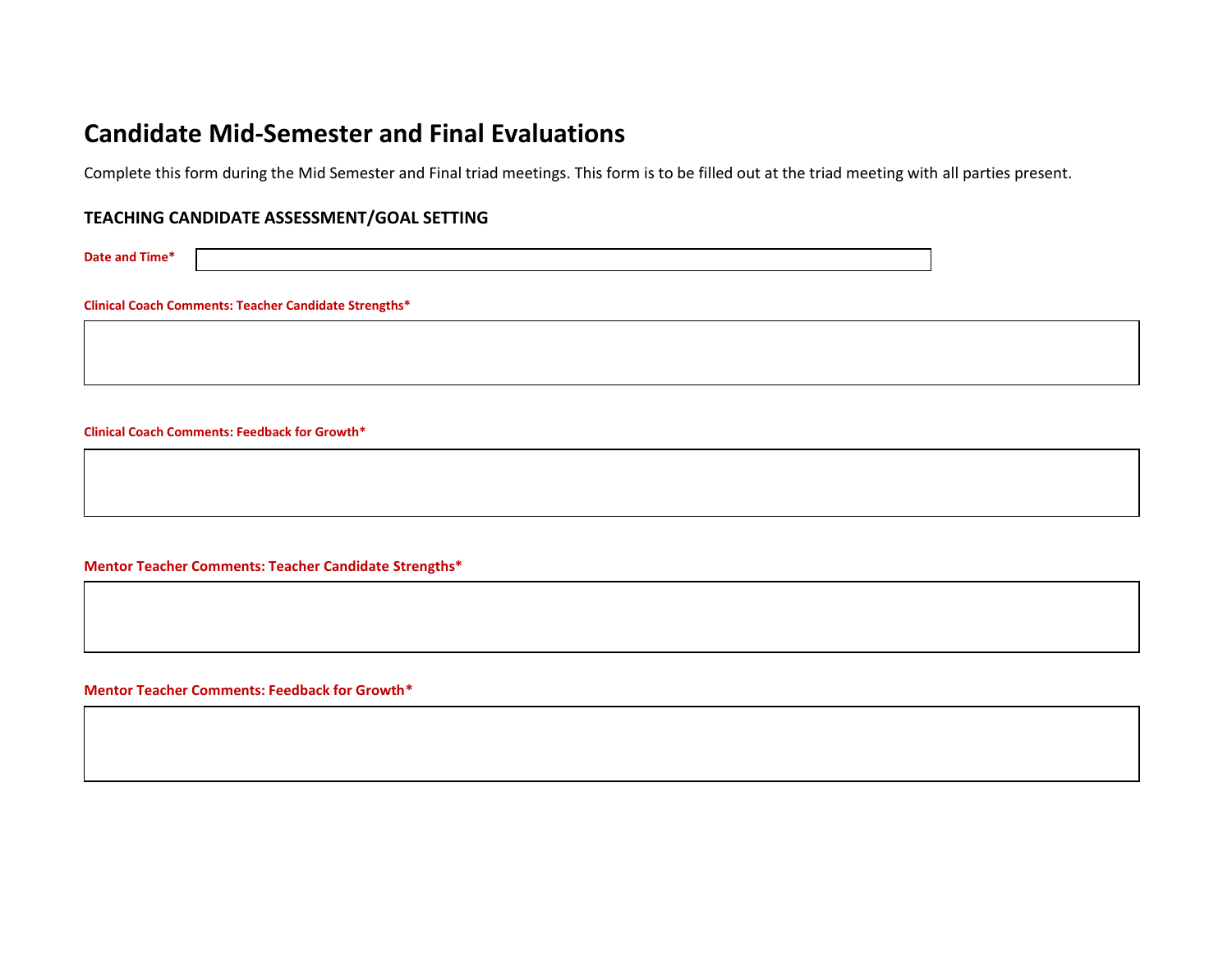# **Professional Competencies\***

| <b>Competencies</b>                                                                                                                                                       | <b>Disagree</b> | Agree | <b>Strongly Agree</b> |
|---------------------------------------------------------------------------------------------------------------------------------------------------------------------------|-----------------|-------|-----------------------|
| Teaching Candidate takes initiative. *                                                                                                                                    |                 | □     |                       |
| Teaching Candidate demonstrates professionalism, including the responsible use of social media and other digital platforms and<br>tools (TPE 6.6). *                      | □               | □     |                       |
| Teaching Candidate accepts criticism and suggestions. *                                                                                                                   | ◻               | □     |                       |
| Teaching Candidate is punctual and prepared. *                                                                                                                            | □               | □     |                       |
| Teaching Candidate respects the attitudes and opinions of others. *                                                                                                       | □               | □     |                       |
| Teaching Candidate demonstrates caring, support, acceptance, and fairness toward all students, families, and colleagues (TPE 6.2). *                                      | □               | □     |                       |
| Teaching Candidate demonstrates effective classroom management strategies (TPE 2, 6.5). *                                                                                 | □               | ◻     |                       |
| Teaching Candidate engages and supports all student in learning (TPE 1, 4). *                                                                                             | □               | □     |                       |
| Teaching candidate demonstrates proficiency in subject matter, consistent with the California State Standards in the content area(s)<br>of their credential(s) (TPE 3). * |                 | □     |                       |

Coach: Please enter date you verified time log.\*\_\_

Section to be completed by Coach

#### **Positive Environment**

**Item 1: Caring Community**

2.1 Promote students' social-emotional growth, development, and individual responsibility using **positive interventions and supports, restorative justice, and conflict resolution practices** to foster a caring community where each student is treated fairly and respectfully by adults and peers

| Unobserved; Not yet | Attempting: Aware, may | Exploring: Attempting, | <b>Emerging: Consistently attempting,</b> | Developing: Consistently attempting, |
|---------------------|------------------------|------------------------|-------------------------------------------|--------------------------------------|
| evident             | not be effective       | minimally effective    | limited effectiveness                     | somewhat effective                   |
|                     |                        |                        |                                           |                                      |

#### **Item 2: Inclusive Learning Environment**

2.2 Create learning environments (i.e., traditional, blended, and online) that promote productive student learning, encourage positive interactions among students, reflect diversity and multiple perspectives, and are culturally responsive.

2.3 Establish, maintain, and monitor inclusive learning environments that are physically, mentally, intellectually, and emotionally healthy and safe to enable all students to learn, and recognize and appropriately address instances of intolerance and harassment among students, such as bullying, racism, and sexism.

| Unobserved; Not yet | Attempting: Aware, may | <b>Exploring: Attempting,</b> | <b>Emerging: Consistently attempting,</b> | Developing: Consistently attempting, |
|---------------------|------------------------|-------------------------------|-------------------------------------------|--------------------------------------|
| evident             | not be effective       | minimally effective           | limited effectiveness                     | somewhat effective                   |
|                     |                        |                               |                                           |                                      |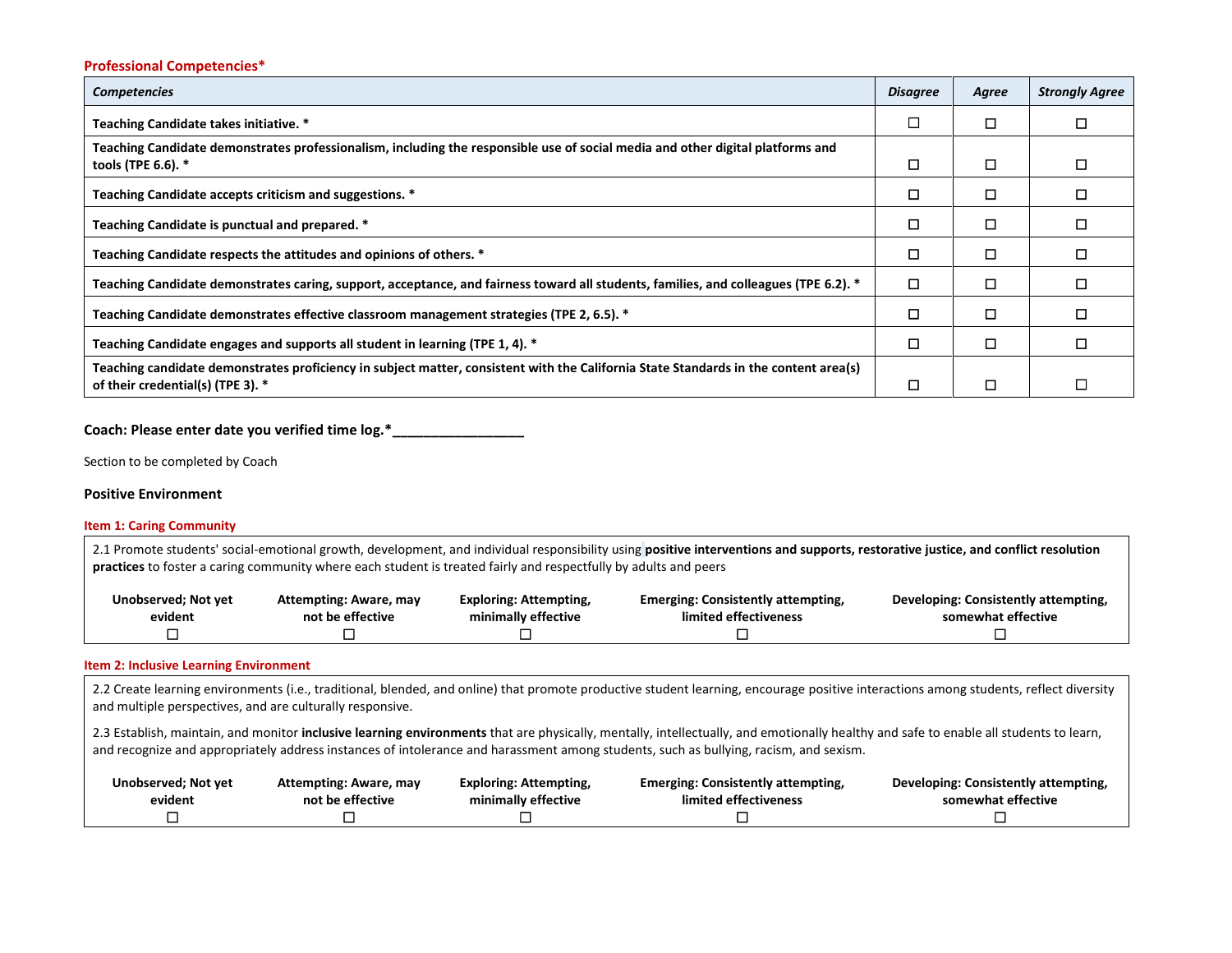|                                                              | 2.5 Maintain high expectations for learning with appropriate support for the full range of students in the classroom |                                                           |                                                                                                                                                                                      |                                                                 |
|--------------------------------------------------------------|----------------------------------------------------------------------------------------------------------------------|-----------------------------------------------------------|--------------------------------------------------------------------------------------------------------------------------------------------------------------------------------------|-----------------------------------------------------------------|
| <b>Unobserved; Not yet</b><br>evident<br>□                   | Attempting: Aware, may<br>not be effective<br>$\Box$                                                                 | <b>Exploring: Attempting,</b><br>minimally effective<br>□ | <b>Emerging: Consistently attempting,</b><br>limited effectiveness<br>□                                                                                                              | Developing: Consistently attempting,<br>somewhat effective<br>□ |
| <b>Item 4: Positive Behavior Expectations</b>                |                                                                                                                      |                                                           |                                                                                                                                                                                      |                                                                 |
| procedures, and norms to students and families               |                                                                                                                      |                                                           | 2.6 Establish and maintain clear expectations for positive classroom behavior and for student-to-student and student-to-teacher interactions by communicating classroom routines,    |                                                                 |
| <b>Unobserved; Not yet</b><br>evident                        | <b>Attempting: Aware, may</b><br>not be effective                                                                    | <b>Exploring: Attempting,</b><br>minimally effective      | <b>Emerging: Consistently attempting,</b><br>limited effectiveness                                                                                                                   | Developing: Consistently attempting,<br>somewhat effective      |
|                                                              |                                                                                                                      |                                                           |                                                                                                                                                                                      |                                                                 |
| □                                                            | $\Box$                                                                                                               | П                                                         | □                                                                                                                                                                                    | $\Box$                                                          |
| Item 5: Reflection, Assessment, & Self-Assessment            |                                                                                                                      |                                                           |                                                                                                                                                                                      |                                                                 |
|                                                              |                                                                                                                      |                                                           | 5.3 Involve all students in self-assessment and reflection on their learning goals and progress and provide students with opportunities to revise or reframe their work based on     |                                                                 |
| assessment feedback<br><b>Unobserved; Not yet</b><br>evident | <b>Attempting: Aware, may</b><br>not be effective                                                                    | <b>Exploring: Attempting,</b><br>minimally effective      | <b>Emerging: Consistently attempting,</b><br>limited effectiveness                                                                                                                   | Developing: Consistently attempting,<br>somewhat effective      |
| □                                                            | $\Box$                                                                                                               | П                                                         | □                                                                                                                                                                                    | $\Box$                                                          |
| <b>Item 6: Funds of Knowledge</b>                            |                                                                                                                      |                                                           |                                                                                                                                                                                      |                                                                 |
| socioeconomic backgrounds, to engage them in learning        |                                                                                                                      |                                                           | 1.1 Apply knowledge of students, including their prior experiences, interests, and social- emotional learning needs, as well as their funds of knowledge and cultural, language, and |                                                                 |
| <b>Unobserved; Not yet</b><br>evident                        | <b>Attempting: Aware, may</b><br>not be effective                                                                    | <b>Exploring: Attempting,</b><br>minimally effective      | <b>Emerging: Consistently attempting,</b><br>limited effectiveness                                                                                                                   | Developing: Consistently attempting,<br>somewhat effective      |

# **Item 7: Student Motivation, Engagement, and Active Learning**

1.3 Connect subject matter to real-life contexts and provide active learning experiences to engage student interest, support student motivation, and allow students to extend their learning. **Unobserved; Not yet evident Attempting: Aware, may not be effective Exploring: Attempting, minimally effective Emerging: Consistently attempting, limited effectiveness Developing: Consistently attempting, somewhat effective** ☐ ☐ ☐ ☐ ☐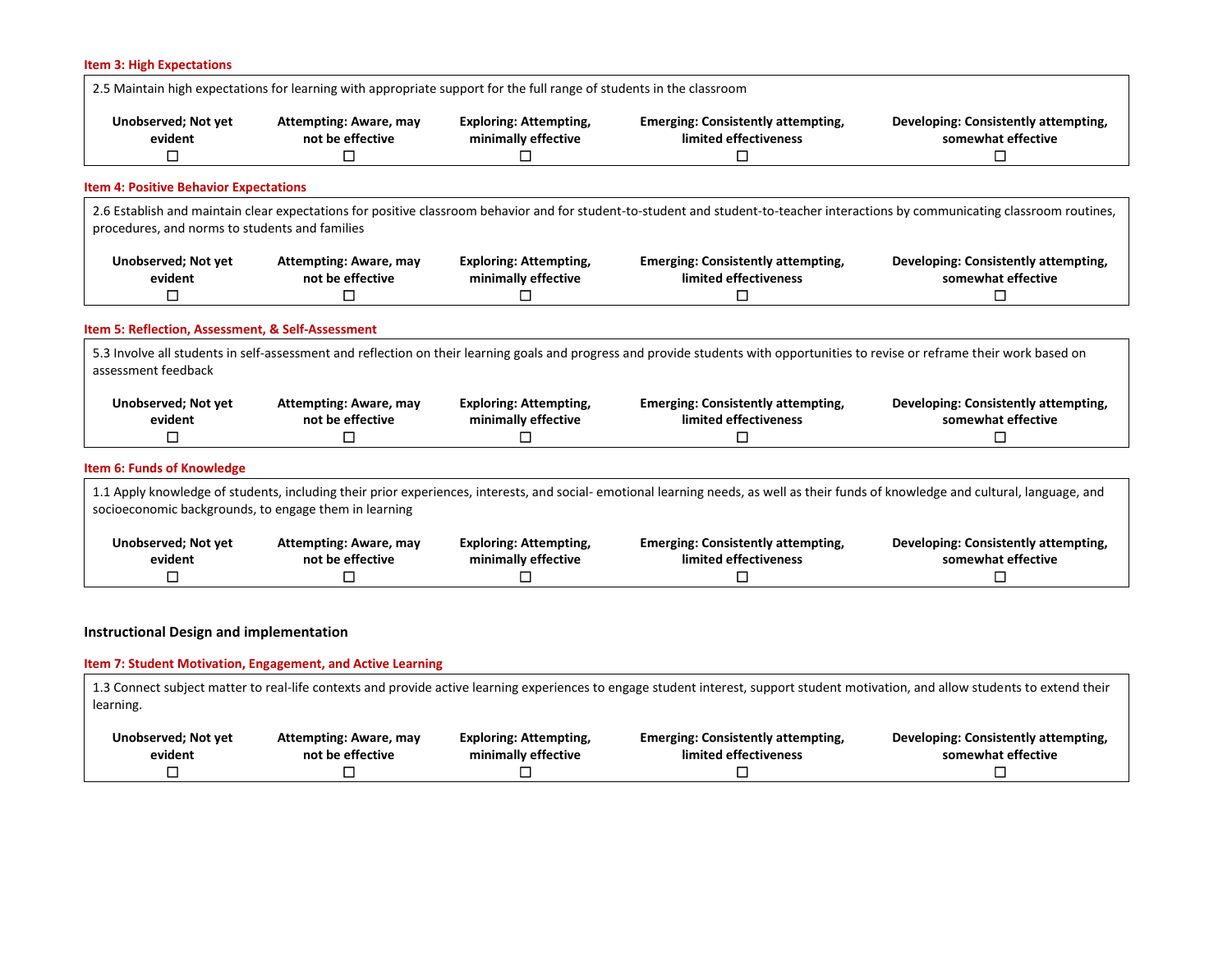#### **Item 8: Varied Strategies**

1.4 Use a variety of developmentally and ability-appropriate instructional strategies, resources, and assistive technology, including principles of Universal Design of Learning (UDL) and Multi-Tiered System of Supports (MTSS) to support access to the curriculum for a wide range of learners within the general education classroom and environment.

| Unobserved; Not yet | Attempting: Aware, may | <b>Exploring: Attempting,</b> | <b>Emerging: Consistently attempting,</b> | Developing: Consistently attempting, |
|---------------------|------------------------|-------------------------------|-------------------------------------------|--------------------------------------|
| evident             | not be effective       | minimally effective           | limited effectiveness                     | somewhat effective                   |
|                     |                        |                               |                                           |                                      |

#### **Item 9: Research-Based Instruction for Emergent Bilinguals**

1.6 Provide a supportive learning environment for students' first and/or second language acquisition by using research-based instructional approaches, including focused English Language Development, Specially Designed Academic Instruction in English (SDAIE), scaffolding across content areas, and structured English immersion, and demonstrate an understanding of the difference among students whose only instructional need is to acquire Standard English proficiency, students who may have an identified disability affecting their ability to acquire Standard English proficiency, and students who may have both a need to acquire Standard English proficiency and an identified disability.

| Unobserved; Not yet | Attempting: Aware, may | <b>Exploring: Attempting,</b> | <b>Emerging: Consistently attempting,</b> | Developing: Consistently attempting, |
|---------------------|------------------------|-------------------------------|-------------------------------------------|--------------------------------------|
| evident             | not be effective       | minimally effective           | limited effectiveness                     | somewhat effective                   |
|                     |                        |                               |                                           |                                      |

### **Rigorous and Appropriate Content**

#### **Item 10: Critical & Creative Thinking**

TPE 1.5 Promote students' critical and creative thinking and analysis through activities that provide opportunities for inquiry, problem solving, responding to and framing meaningful questions, and reflection. **Unobserved; Not yet evident Attempting: Aware, may not be effective Exploring: Attempting, minimally effective Emerging: Consistently attempting, limited effectiveness Developing: Consistently attempting, somewhat effective** ☐ ☐ ☐ ☐ ☐

#### **Item 11: Subject Matter Knowledge**

| TPE 3.1 Demonstrate knowledge of subject matter, including the adopted California State Standards and curriculum frameworks. |                                                   |                                                      |                                                                    |                                                            |  |
|------------------------------------------------------------------------------------------------------------------------------|---------------------------------------------------|------------------------------------------------------|--------------------------------------------------------------------|------------------------------------------------------------|--|
| Unobserved; Not yet<br>evident                                                                                               | <b>Attempting: Aware, may</b><br>not be effective | <b>Exploring: Attempting,</b><br>minimally effective | <b>Emerging: Consistently attempting,</b><br>limited effectiveness | Developing: Consistently attempting,<br>somewhat effective |  |
|                                                                                                                              |                                                   |                                                      |                                                                    |                                                            |  |

#### **Item 12: Content Accessibility**

TPE 3.5 Adapt subject matter curriculum, organization, and planning to support the acquisition and use of academic language within learning activities to promote the subject matter knowledge of all students, including the full range of English learners, Standard English learners, students with disabilities, and students with other learning needs in the least restrictive environment.

| Unobserved; Not yet | Attempting: Aware, may | Exploring: Attempting, | <b>Emerging: Consistently attempting,</b> | Developing: Consistently attempting, |
|---------------------|------------------------|------------------------|-------------------------------------------|--------------------------------------|
| evident             | not be effective       | minimally effective    | limited effectiveness                     | somewhat effective                   |
|                     |                        |                        |                                           |                                      |